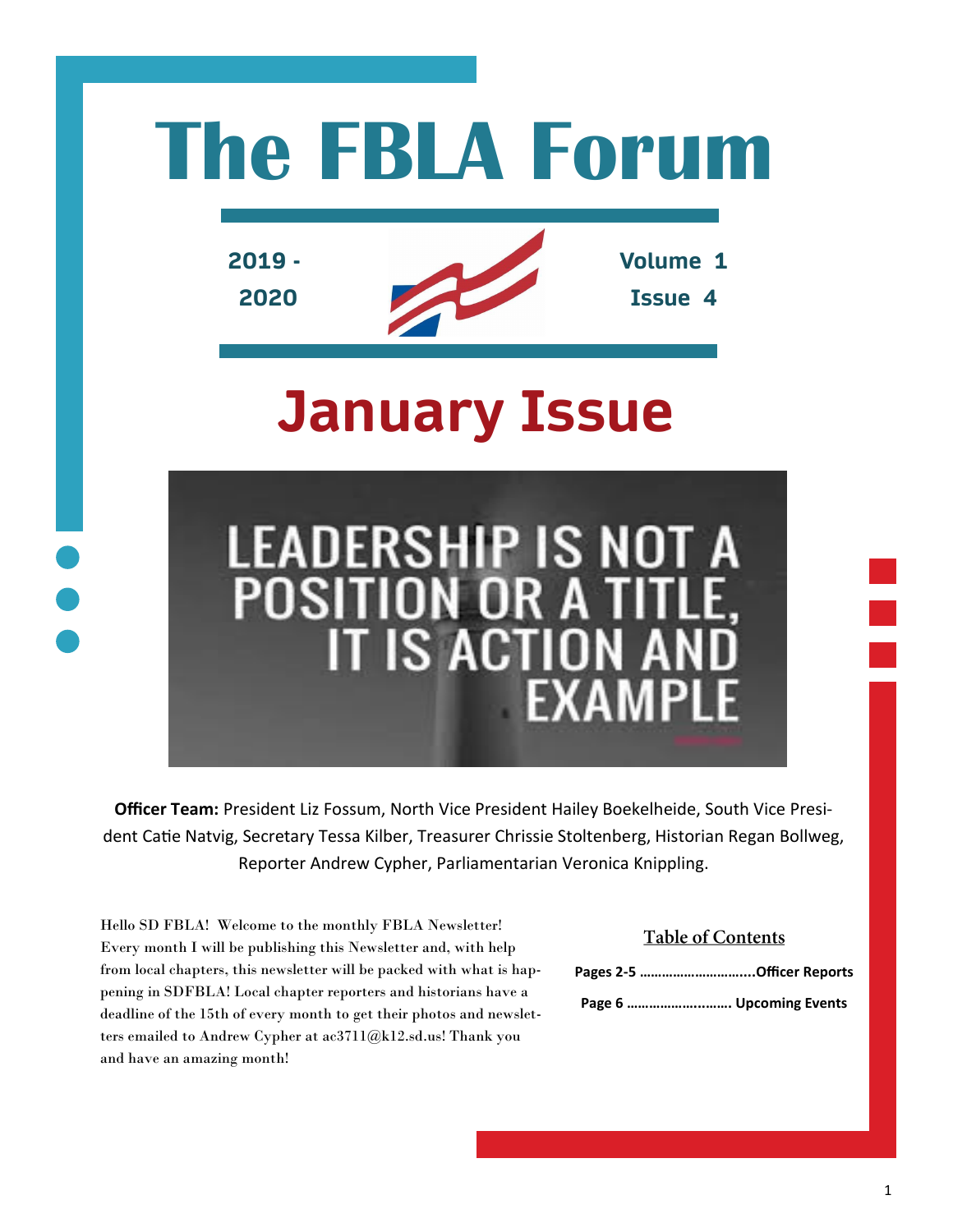

President Liz Fossum

Happy New Year FBLA Members! This month in South Dakota FBLA the state officers and I are beginning to talk about details for this year's Spring Leadership Conference. We are hoping for an exciting SLC this year. With State fast approaching, make sure to start deciding on your events and don't forgot to practice! If you have any questions about events or tips for studying, send me an email (EF3126@k12.sd.us). Stay warm this month!

@liz\_fossum

I gathered and posted information for the T-Shirt Design Contest. The guidelines include the following: must include National FBLA logo, the national slogan "A World of Opportunity," the words "South Dakota FBLA SLC," and a limit of ONE to TWO colors. Design ideas should be emailed to me at hb3228@k12.sd.us by March 4th. I created a Instagram Highlight titled "FBLA Fun!" to highlight some fun aspects of FBLA, such as seeing FBLA members compete in other activities.



North VP Hailey Boekelheide

@hailey\_Boekelheide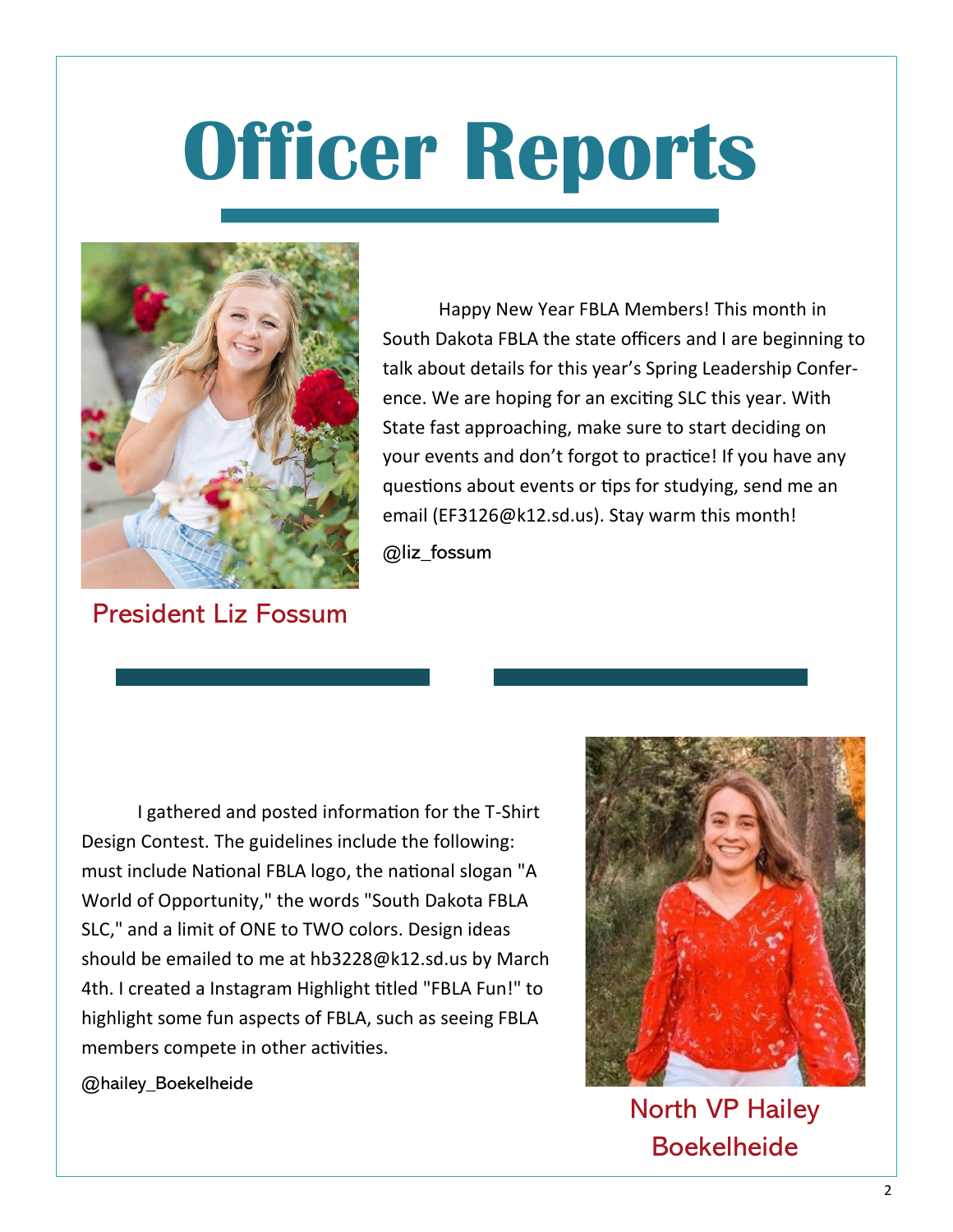The FBLA website is online and ready to go! The URL is sdfbla.wixsite.com/website-2. This website is the one-stop-shop for all things SDFBLA, and it's where you can find published newsletters, forms, event details, and more. Our social media continues to grow as well, so make sure to follow us on Twitter and Instagram. Thank you!

@natvigcatie



### South VP Catie Natvig



Secretary Tessa Kilber

This month hasn't been quite as busy as the prior months, but there is still lots of important work to be done. I have been joining in on our officer conference calls and taking minutes. We are still discussing more ideas for Spring Leadership Conference and finding judges and workshops to help our conference run smoothly. I have been contacting people to ask if they want to judge some of our events at our conference. Our officer team has also been discussing new ideas we want to implement at SLC to make it more enjoyable for all of our members. I am very excited for these next few months!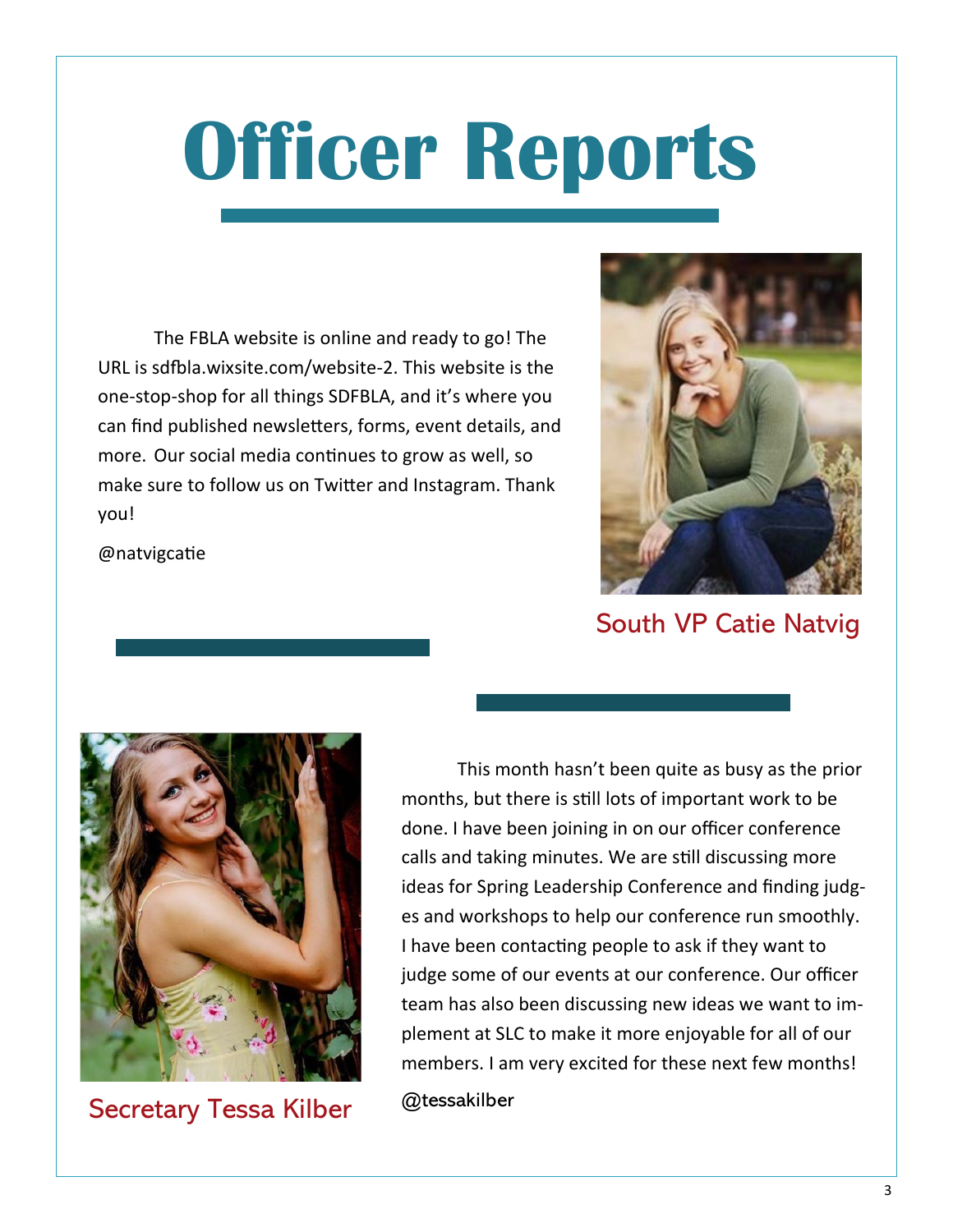

The beginning balance for the FBLA checking account as of January 1, 2020 totaled \$13,704.87. The total income amounted to \$225.12 and the total expenses amounted to \$1,514.90. This gives us a net decrease of \$1,289.78 for the month of January, putting the current balance at \$12,415.09.

Treasurer Chrissie **Stoltenberg** 

> Pictures are still needed for the slideshow at Spring Leadership Conference. We wouldn't want your chapter to be left out. It could be a group picture, an event put on by your local chapter, or just members hanging out. We will need as many pictures as we can get, so the more the better. Thank you!



Historian Regan Bollweg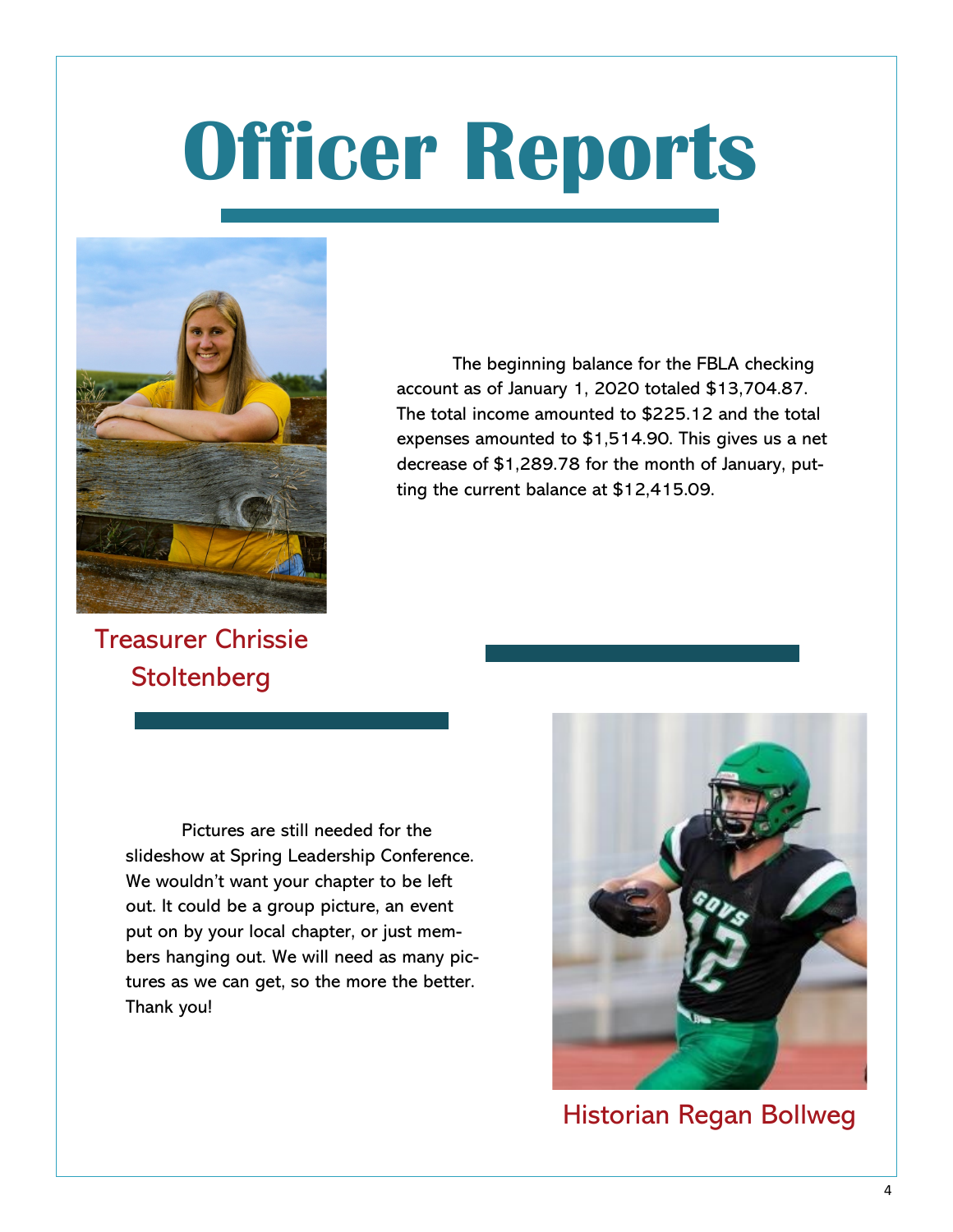In the month of January, the state officer team has been working hard in preparation for the Spring Leadership Conference and the March budget meeting. We're preparing loads of interesting workshops and presenters, and we can't wait to see who the next round of state officers will be! As always, If you have anything you would like to see in the newsletter, you can email me at ac3711@k12.sd.us. Thank you!

@wikked.smaaht



Reporter Andrew Cypher



Parliamentarian Veronica Knippling

During the month of January, I spent my time preparing for Legislative Shadow Days. I've been learning about our legislature at the state and national level in government all year, so I'm very excited to have this opportunity to shadow representative Rasmussen. Government is so fascinating for me, and this experience is just another reason why being a state Officer will give you opportunities that you can't find anywhere else. As well as, my whole team and I have been preparing for our spring leadership conference. We have so much planned for you, we know you're going to enjoy it! Keep an eye out on our social medias for any giveaway opportunities and spring convention information!

@veronicaknippling